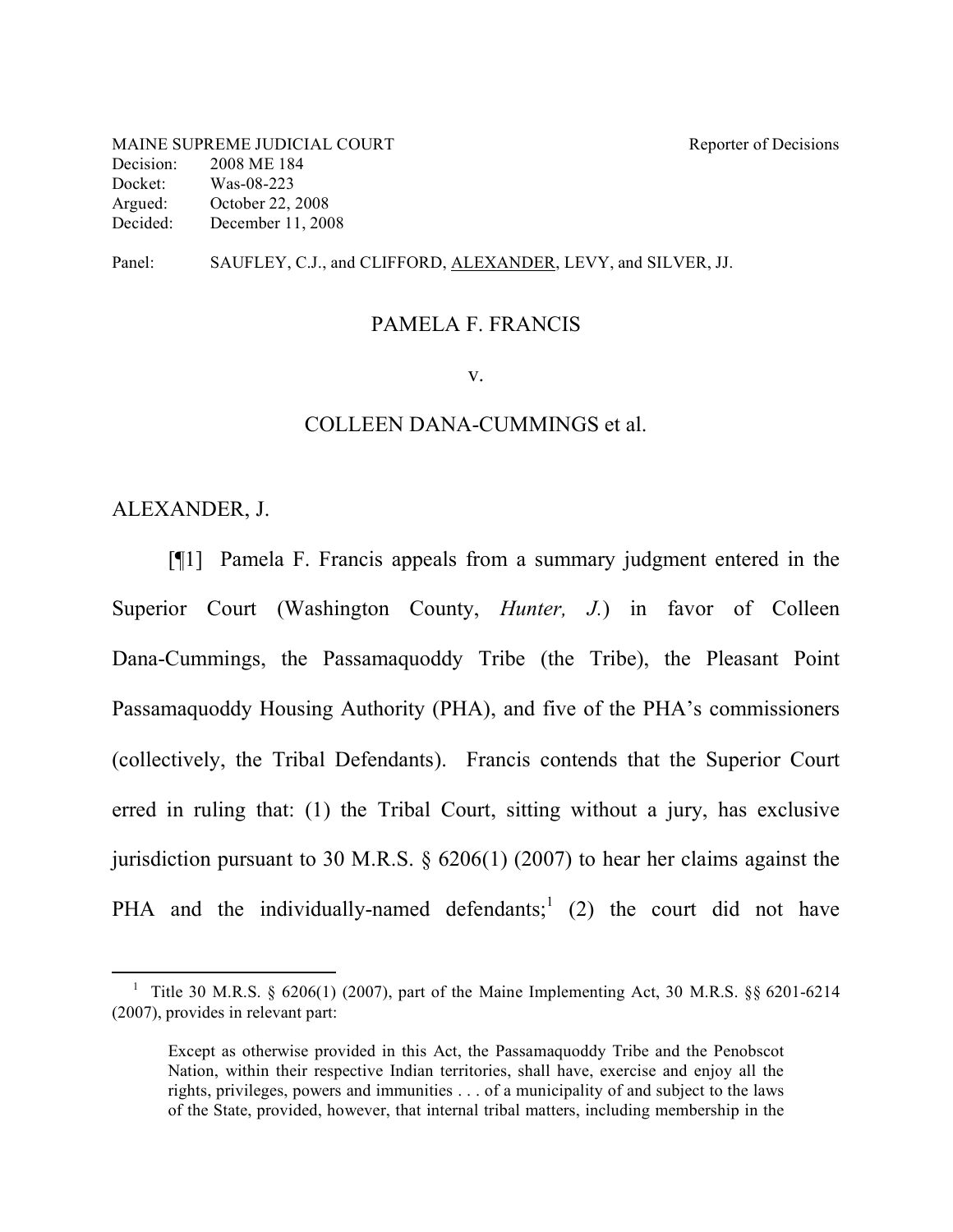jurisdiction to hear her claims and allow her a jury trial pursuant to the Maine Civil Rights Act, 5 M.R.S. §§ 4681-4685 (2007) and the Maine Constitution; and (3) this case is not governed by the provision of the Tribe's Constitution stating that tribal law will not apply when it conflicts with State laws. We affirm.

## I. CASE HISTORY

[¶2] The issues before us arise out of three separate lawsuits, two of which were consolidated, that Pamela F. Francis filed in the Superior Court against the PHA; the PHA's former Executive Director, Colleen Dana-Cummings; and five individually-named PHA commissioners. All individual parties are members of the Passamaquoddy Tribe.

[¶3] On or about February 24, 1998, while Francis was residing in Old Orchard Beach, representatives of the PHA forcibly entered and took possession of a residence, Unit 25, that Francis had formerly occupied on the Passamaquoddy Reservation at Pleasant Point. Francis asserts that the residence was her private property, acquired as the successor to her father's interest as the lease-purchaser, and that she suffered the loss of household items and other damages as a result of the entry into her residence.

 respective tribe or nation, the right to reside within the respective Indian territories, tribal organization, tribal government, tribal elections and the use or disposition of settlement fund income shall not be subject to regulation by the State.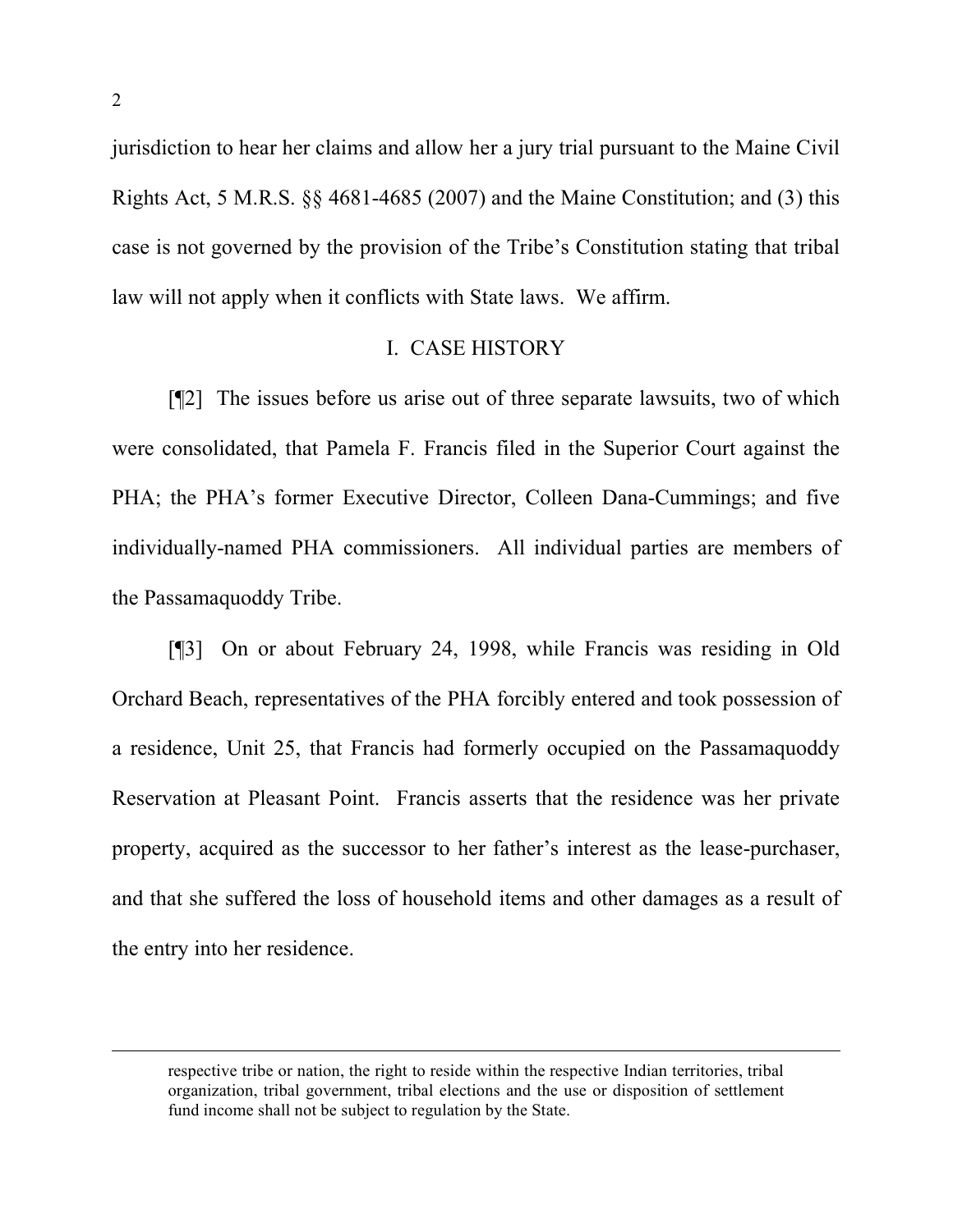[¶4] Francis first filed a four-count complaint in 2002 against the PHA in the Passamaquoddy Tribal Court, based on the same facts as in the case before the Superior Court, alleging violations of the Tribe's Fair Housing Code, damages due to trespass, unlawful entry, and illegal possession of personal property. The PHA filed a counterclaim, seeking to quiet title to the property and alleging that Francis never had legal rights to the residence at issue and that her occupation of the unit violated applicable U.S. Department of Housing and Urban Development and PHA regulations, policies and procedures, resulting in trespass. Francis subsequently filed the actions in Superior Court against the Tribal Defendants, seeking damages and alleging illegal eviction, trespass, and civil rights violations. The Superior Court actions are subject to the appeal now before us.

[¶5] We have previously considered several appeals in Francis's state court claims against the Tribal Defendants. The lengthy history of the cases is reviewed in our opinion in *Francis v. Dana-Cummings (Francis IV)*, 2007 ME 16, 915 A.2d 412. Except for reference to events that occurred since our remand in *Francis IV*, that history is not repeated here.

[¶6] In *Francis IV*, we remanded the case to the Superior Court with instructions to allow the Tribe to intervene as a defendant. *Id.* ¶ 24, 915 A.2d at 417. Additionally, clarifying that any party, not just the Tribe itself, "may assert that a court of the State lacks jurisdiction over a particular claim," we remanded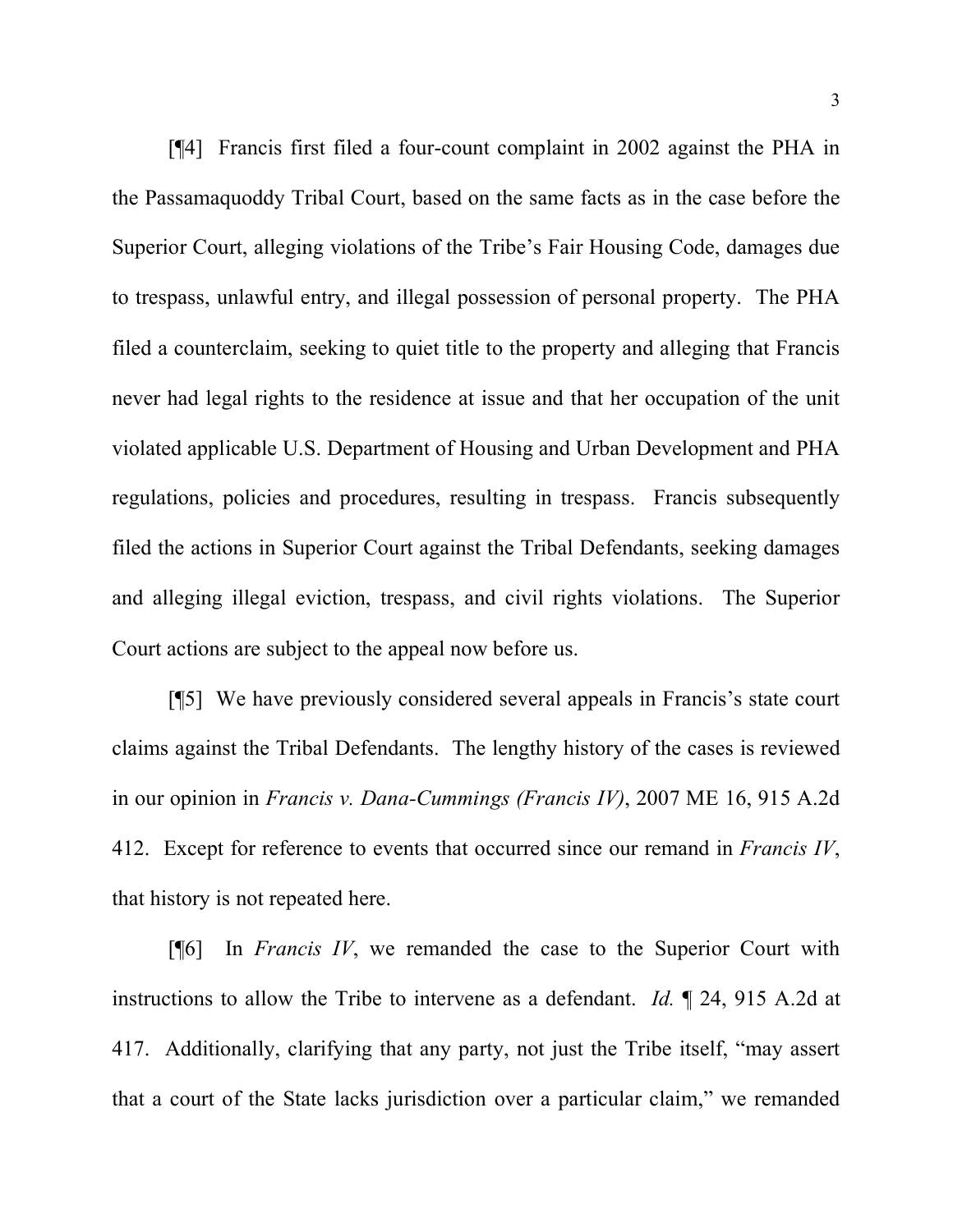the case to the court to determine whether Francis's claims involve any "'internal tribal matters' not subject to state regulation and thus, not subject to the jurisdiction of the Superior Court" pursuant to section 6206(1). *Id.* ¶¶ 21-22, 915 A.2d at 416-17.

[¶7] On remand, the Tribe filed motions to dismiss and for summary judgment. The individual defendants filed nearly identical motions for summary judgment, as did the Tribe and the PHA in Francis's separate case against the PHA.

[¶8] After our remand in *Francis IV*, but before the Superior Court acted on the Tribal Defendants' motions, the Tribal Court (Pleasant Point Division, *Irving, J.*) tried Francis's claim against the PHA. The Tribal Court entered a judgment for Francis, finding that Francis's father's agreement with the PHA to lease-purchase Unit 25 was valid and that Francis was the successor-in-interest to the residence under the agreement following her father's death. The Tribal Court concluded that the PHA violated the Tribe's Fair Housing Code and, thus, Francis's rights as a tenant/homebuyer. The court awarded Francis \$10,461.75 in compensatory and emotional distress damages and ordered the PHA to deliver the deed to Unit 25 to Francis upon her payment of the \$3048.60 balance due on the home. The Tribal Court held that punitive damages were not available because the PHA is a governmental entity immune from such damages. The PHA is appealing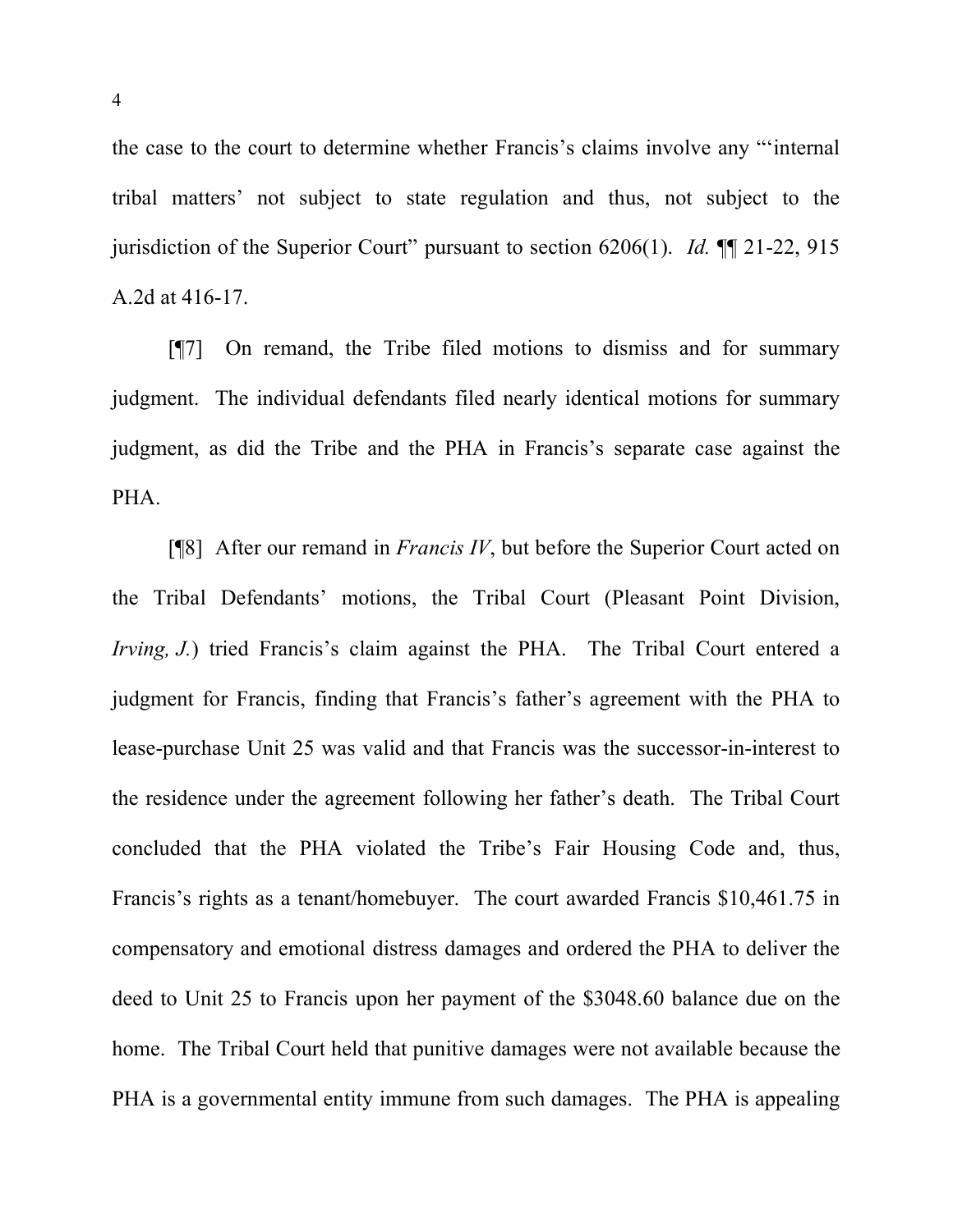the judgment to the Appellate Division of the Tribal Court, as is Francis who asserts that the Tribal Court erred in denying her request for attorney fees.

[¶9] Shortly after the Tribal Court issued its judgment, the Superior Court granted summary judgments in favor of the Tribal Defendants. The court concluded that there were no genuine issues of material fact and that, as a matter of law, the issues, "sounding as [they do] in basic issues of housing on the Tribal reservation," involve "an internal tribal matter." Accordingly, the court concluded that state courts lack subject matter jurisdiction over Francis's claims pursuant to section  $6206(1)$ <sup>2</sup> Francis appeals the court's grant of summary judgments.

## II. LEGAL ANALYSIS

[¶10] We review a summary judgment de novo, considering the evidence in the light most favorable to the party against whom judgment was entered, to determine whether the parties' statements of material facts and the record evidence referenced therein indicate that there is no genuine issue of material fact such that the moving party is entitled to judgment as a matter of law. *Dyer v. Dep't of Transp.*, 2008 ME 106, ¶ 14, 951 A.2d 821, 825.

[¶11] We also review the interpretation of a statute de novo and accord the words of the statute their plain, ordinary meaning. *Maddocks v. Whitcomb*, 2006

 <sup>2</sup> As we suggested in *Francis v. Dana-Cummings (Francis IV)*, <sup>2007</sup> ME 16, ¶ 25, <sup>915</sup> A.2d 412, 417, the trial court also considered whether Francis's claims against the PHA and the individual defendants have an affirmative defense from suit under the Maine Tort Claims Act, 14 M.R.S.  $\S$  8101-8118 (2007), but did not reach the merits of the issue.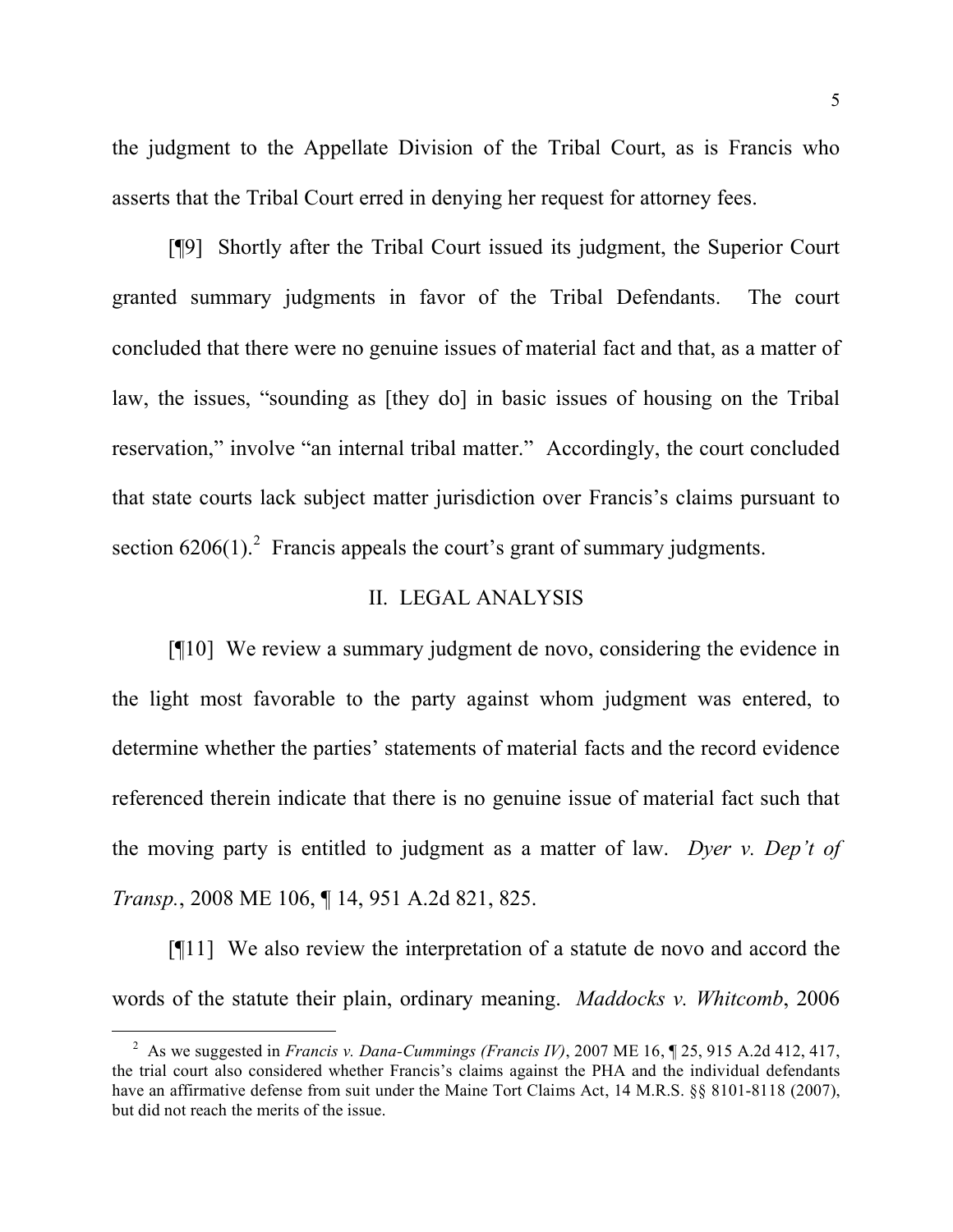ME 47, ¶ 4, 896 A.2d 265, 267. "Statutory schemes must be interpreted as a whole to avoid inconsistent results." *Boyer v. Boyer*, 1999 ME 128, ¶ 14, 736 A.2d 273, 278.

[¶12] The central issue on appeal is whether, as a matter of law, Francis's claims involve internal tribal matters, thus barring a state court from exercising subject matter jurisdiction over them. The statute central to this appeal, section 6206(1) of the Maine Implementing Act, provides in relevant part:

Except as otherwise provided in this Act, the Passamaquoddy Tribe and the Penobscot Nation, within their respective Indian territories, shall have, exercise and enjoy all the rights, privileges, powers and immunities . . . of a municipality of and subject to the laws of the State, provided, however, that *internal tribal matters*, including membership in the respective tribe or nation, the right to reside within the respective Indian territories, tribal organization, tribal government, tribal elections and the use or disposition of settlement fund income *shall not be subject to regulation by the State*.

30 M.R.S. § 6206(1) (emphasis added). Thus, despite the otherwise broad grant of jurisdiction to state courts with respect to the Passamaquoddy Tribe and Penobscot Nation, *see, e.g.*, 30 M.R.S. §§ 6204, 6206(2) (2007), a state court has no subject matter jurisdiction over internal tribal matters. *See State v. Johnson*, 498 F.3d 37, 46 (1st Cir. 2007); *Penobscot Nation v. Stilphen*, 461 A.2d 478, 488-90 (Me. 1983).

[¶13] Section 6206(1) does not define "internal tribal matters" over which state courts have no subject matter jurisdiction, instead stating that internal tribal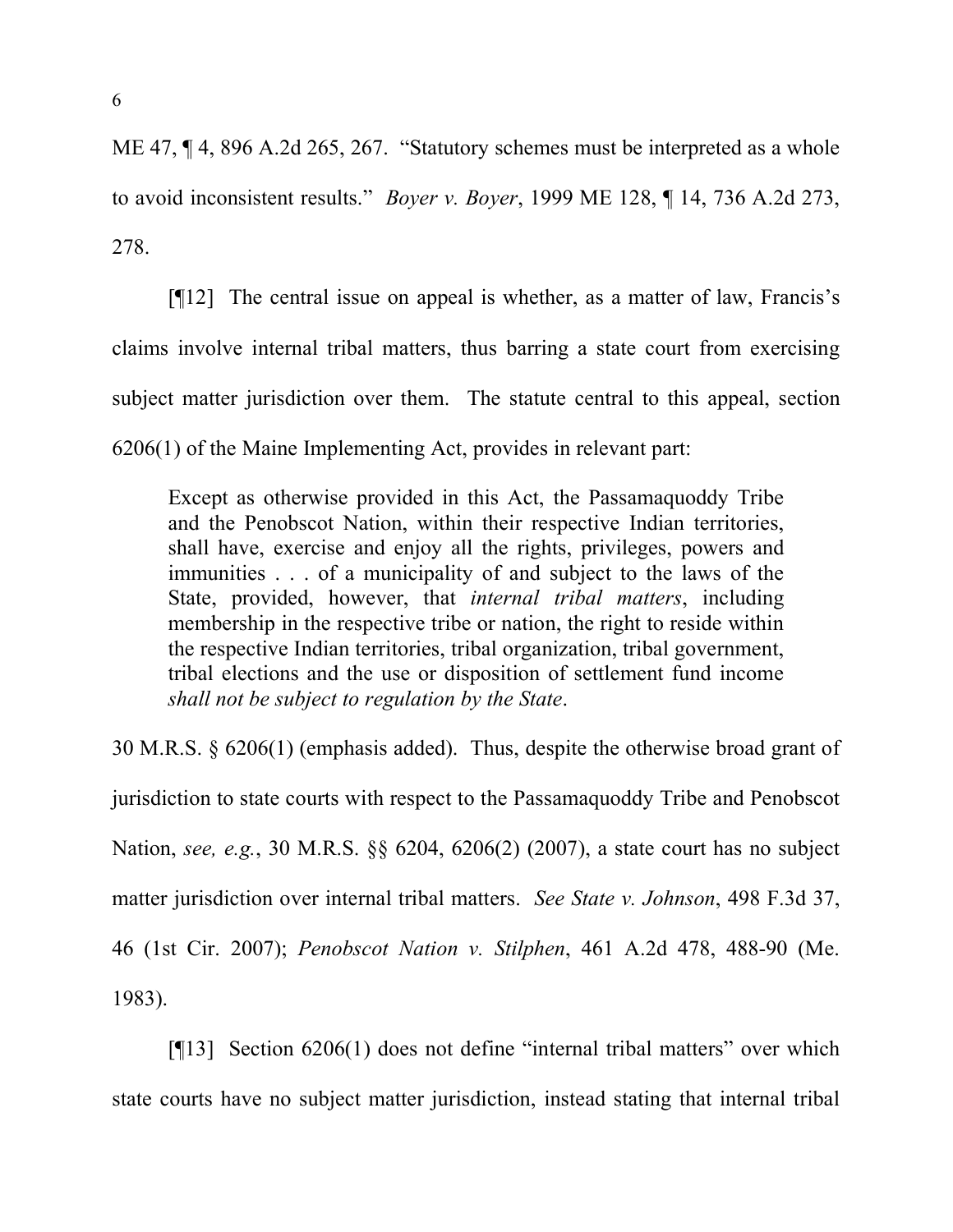matters include, in a non-exhaustive list: "membership in the respective tribe or nation, the right to reside within the respective Indian territories, tribal organization, tribal government, tribal elections and the use or disposition of settlement fund income." 30 M.R.S. § 6206(1). Although Francis's claims involve her right to possession or ownership of a residence on tribal land, they do not involve her right to reside within the Tribe's territory, which has been undisputed.

[¶14] Because Francis's claims do not fit squarely within any of the examples of "internal tribal matters" listed in section 6206(1), we look to case law to address this issue. We have previously analyzed whether an issue involves an "internal tribal matter" in two opinions, *Stilphen* and *Great Northern Paper, Inc. v. Penobscot Nation*, 2001 ME 68, 770 A.2d 574, and we addressed the issue in *Francis IV*.

[¶15] In *Stilphen*, we considered whether the Tribe's provision of beano games to the public, in violation of state law, was an "internal tribal matter" within the meaning of section 6206(1). 461 A.2d at 488. Because offering beano games is not one of the internal tribal matters listed in section 6206(1), we applied the *ejusdem generis* rule that "a general term followed by a list of illustrations is ordinarily assumed to embrace only concepts similar to those illustrations" to determine whether the Tribe's provision of beano games was of a nature sufficiently similar to the listed examples of "internal tribal matters" to also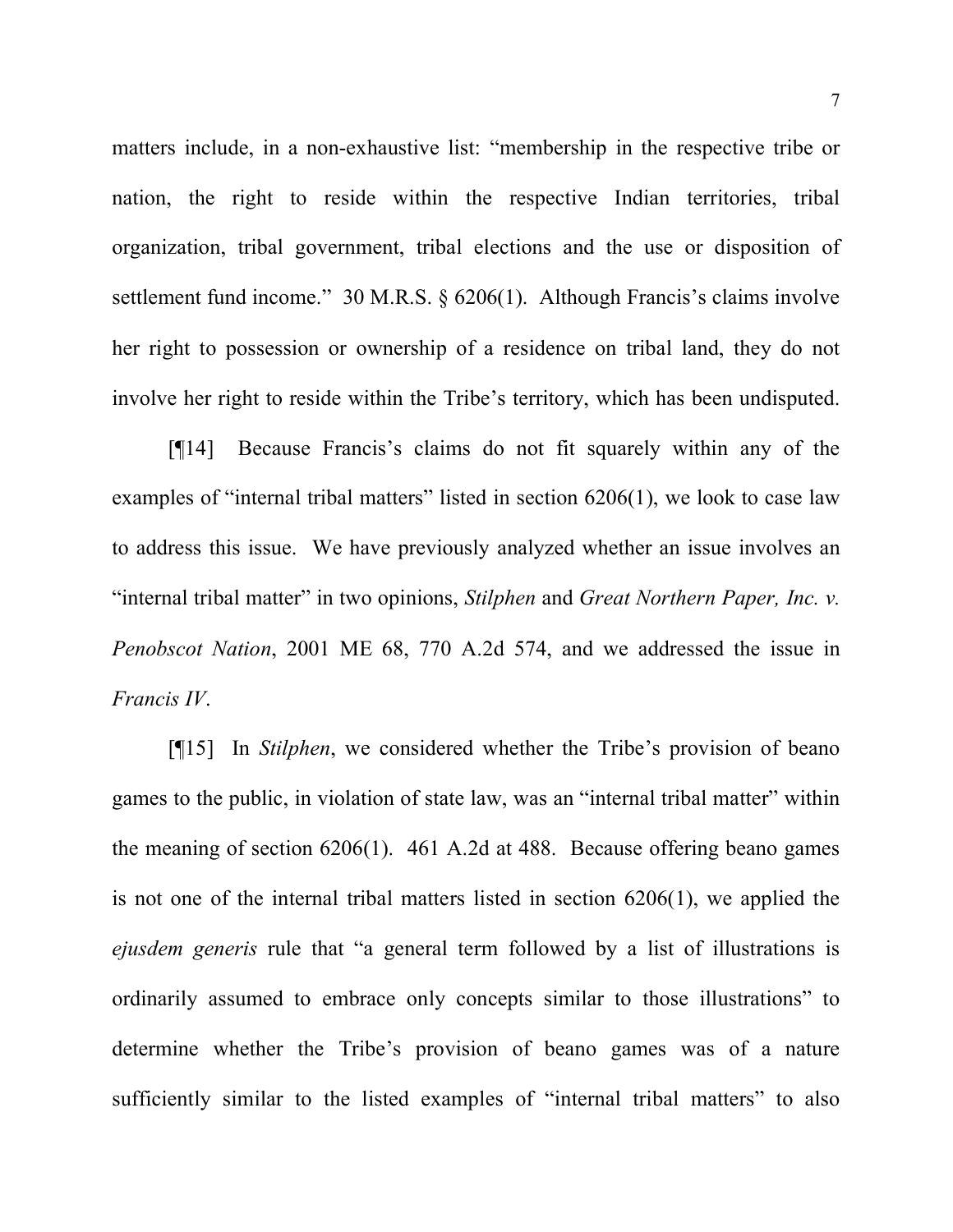constitute an internal tribal matter. *Id.* at 489. We analyzed the list of "internal tribal matters," looking also to the legislative history of the Maine Implementing Act and of the federal Settlement Act, 25 U.S.C.S. §§ 1721-1735 (2004 & Supp. 2008), which ratified the Implementing Act. *Id.* at  $488-90^3$ . We concluded that matters involving "internal tribal matters" would generally include matters concerning "action by the Nation *directly* affecting them" and matters concerning "the Penobscot Nation's historical culture or development." *Id* at 489-90*.* Applying this interpretation of what constitutes "internal tribal matters," we held that the Penobscot Nation's operation of beano games was "fundamentally unlike" the listed internal tribal matters, was "not embraced within the general term" of "internal tribal matters", and was, therefore, subject to enforcement under state law. *Id.*

[¶16] In *Great Northern Paper*, we did not discuss the *ejusdem generis* approach taken in *Stilphen*. Instead, we adopted the non-exclusive, non-dispositive factors described in *Akins v. Penobscot Nation*, 130 F.3d 482, 486-87 (1st Cir.

<sup>&</sup>lt;sup>3</sup> The *Stilphen* Court noted that, at the time the Implementing and Settlement acts were under consideration, Maine's Attorney General "understood the 'internal tribal affairs' exception to have been drafted 'in recognition of [the Indians'] unique cultural or historical interest.'" *Penobscot Nation v. Stilphen*, 461 A.2d 478, 490 (Me. 1983) (citing S. Rep. No. 96-957, at 50 (1980)). The Court also observed that the United States "House Report stated that the settlement acts would protect the Indians against 'acculturation' 'by providing for tribal governments . . . which control all such internal matters.'" *Id.* (citing H.R. Rep. No. 96-1353, at 17 (1980)).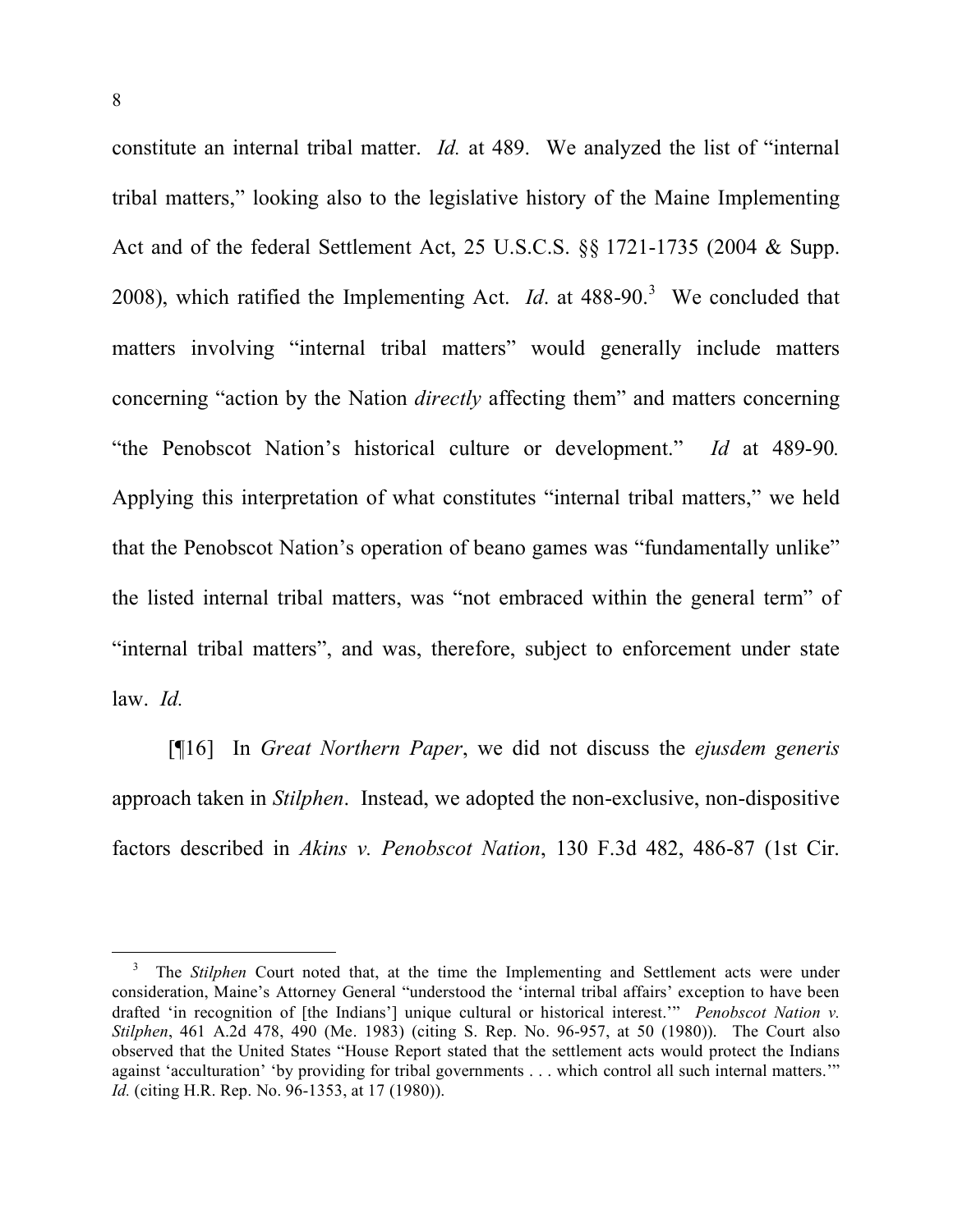1997), and we reviewed legislative history, <sup>4</sup> to aid in determining whether the disputed issue related to an internal tribal matter. *Great N. Paper*, 2001 ME 68, ¶ 48-50, 60, 770 A.2d at 588-89, 591 (holding that the Maine Freedom of Access Act does not apply, pursuant to section 6206(1), to the Tribe's internal conduct of their government, but does apply when the Tribe communicates and interacts with other governments). The factors applied in *Great Northern Paper* were: (1) the effect on nontribal members including members of the public outside of tribal lands; (2) the subject matter of the dispute, particularly when related to Indian lands or the harvesting of natural resources on Indian lands, (3) the interests of the State of Maine, and (4) prior legal understandings. *Id.* ¶¶ 49, 55-56, 770 A.2d at 589-90; *see also Penobscot Nation v. Fellencer*, 164 F.3d 706, 709-13 (1st Cir. 1999) (applying the *Akins* factors, and adding as a factor the nature of the employment position at issue, to conclude that Fellencer's claim against the Nation for unlawful termination of employment as a community nurse involved an

 <sup>4</sup> In *Great Northern Paper, Inc. v. Penobscot Nation,* <sup>2001</sup> ME 68, ¶ 48, <sup>770</sup> A.2d 574, <sup>588</sup> (citing H.R. Rep. No. 96-1353 (1980)), we noted that the legislative history to the federal Settlement Act provided:

Prior to the settlement, the State passed laws governing the internal affairs of the Passamaquoddy Tribe and the Penobscot Nation, and claimed the power to change these laws or even terminate these tribes. . . . While the settlement represents a compromise in which state authority is extended over Indian territory to the extent provided in the Maine Implementing Act . . . the settlement provides that henceforth the Tribes will be free from state interference in the exercise of their internal affairs.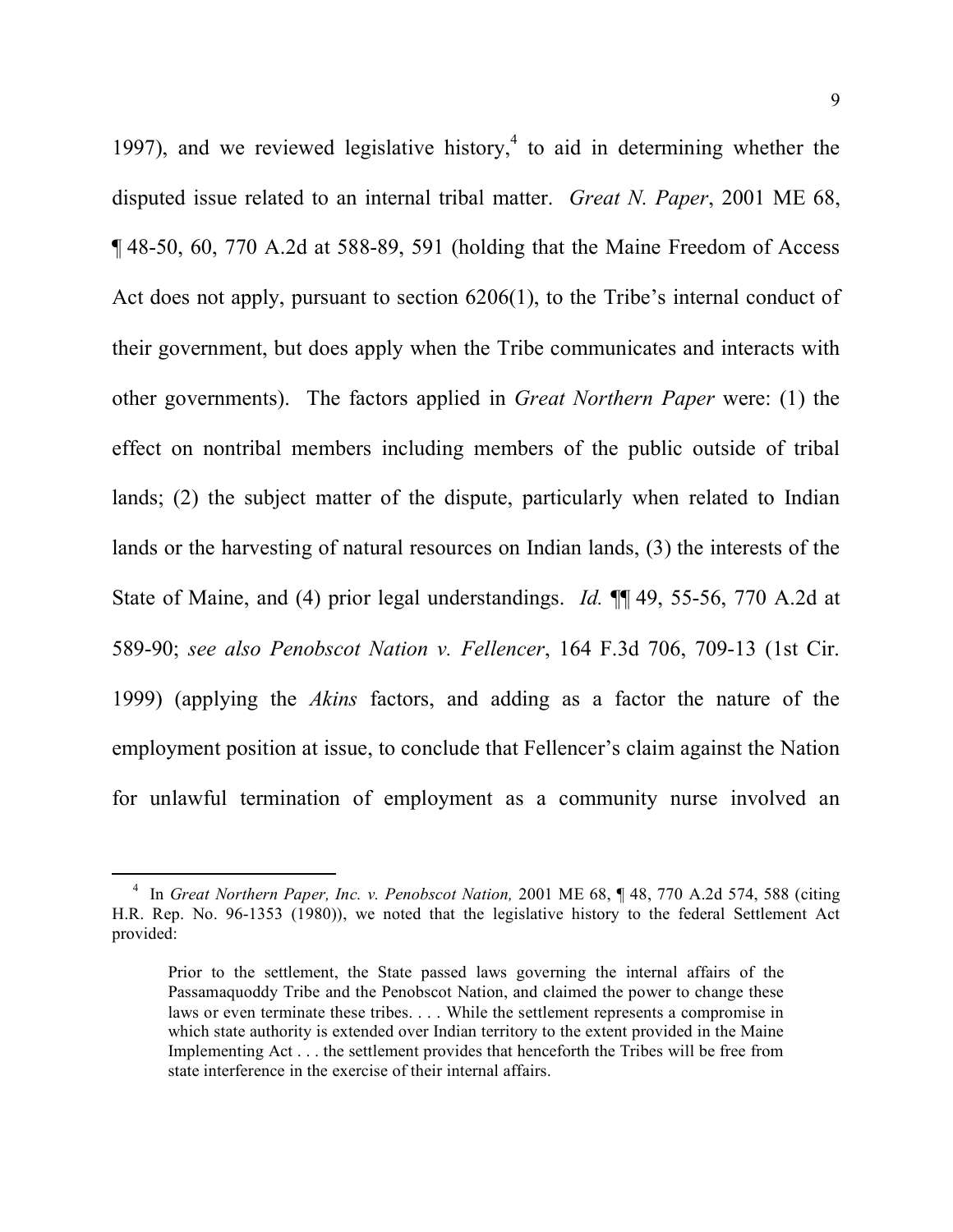"internal tribal matter" over which the Tribal Court had exclusive jurisdiction, even though Fellencer was not a member of the Nation); *Akins*, 130 F.3d at 487-88, 490 (concluding that no claim was stated under federal or Maine law because the Penobscot Nation's regulation of stumpage permits was an "internal tribal matter" within the meaning of section 6206(1) where the permit policy affected only tribal members and natural resources within tribal territories).

[¶17] Applying these factors, we concluded in *Great Northern Paper* that:

[A] Tribe's own methods of convening and engaging in government will in most instances be matters "internal" to the Tribe. The methods by which the Tribes govern themselves are not matters of interest to the citizenry of the state at large. Tribal government will ordinarily be focused on Indian territory, tribal resources, and members of the Tribe. Moreover, treating the processes of tribal government as free from state interference is entirely consistent with the intent of the settlement acts.

2001 ME 68, ¶ 50, 770 A.2d at 589 (internal citations omitted). We indicated that, though tribal efforts that have a direct impact on non-tribal members may not constitute "internal tribal matters," not all actions affecting non-Indians would necessarily fall outside of the definition of "internal tribal matters." *Id.* ¶¶ 54-56 n.19, 770 A.2d at 589-90.

[¶18] In *Francis IV*, we instructed the trial court to make factual findings to determine: (1) whether the dispute is between tribal members; and (2) who has ownership or possessory rights to the property in dispute and, if unclear, whether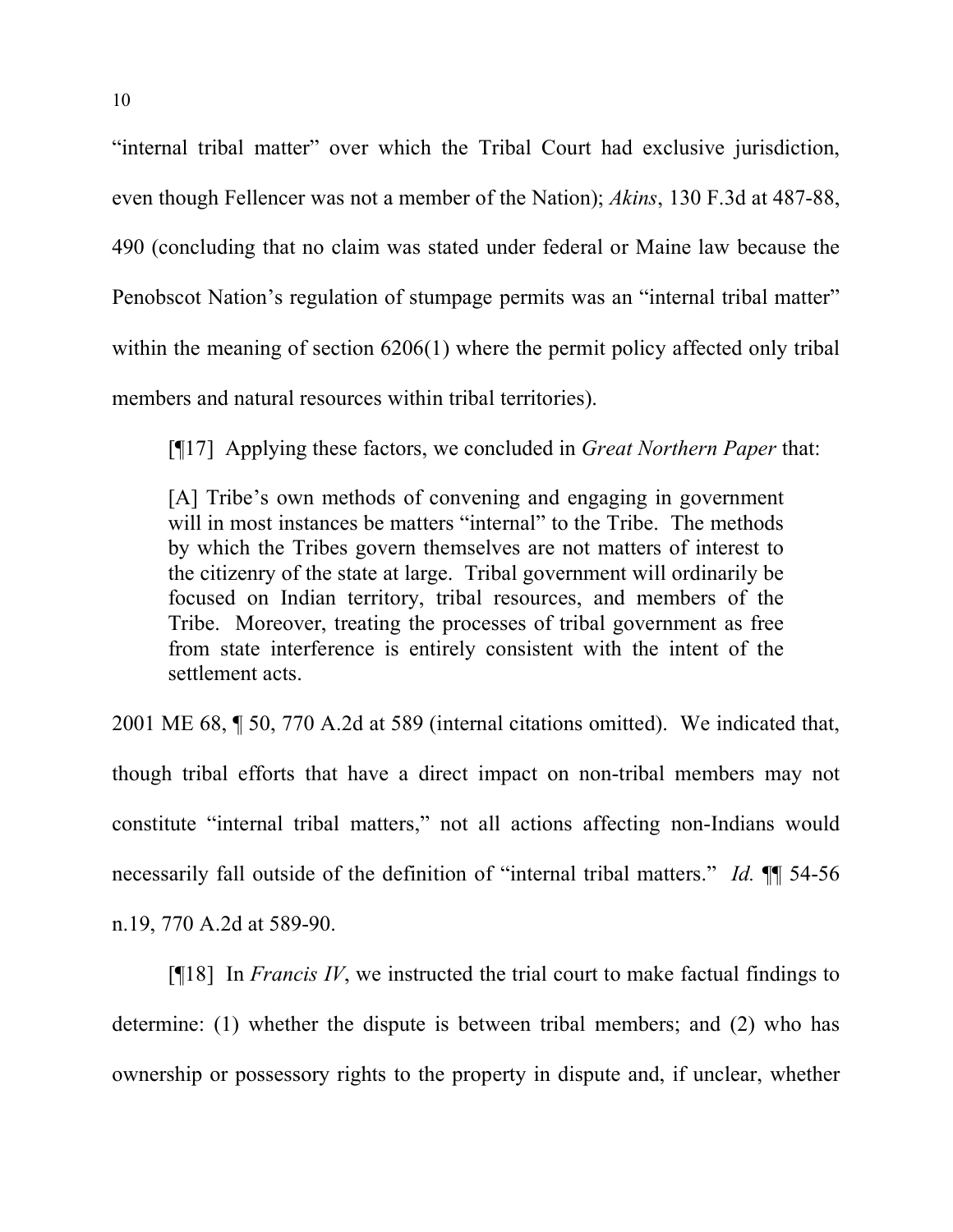that question is resolved by the application and interpretation of tribal law. 2007 ME 16, ¶ 22, 915 A.2d at 417.

[¶19] With the guidance of this history, particularly referencing the factors to consider in determining if a disputed issue relates to an internal tribal matter listed in *Great Northern Paper*, *Fellencer* and *Akins*, we look to the facts of this case.

[¶20] Here, the record establishes, without dispute, that:

1. All of the individual parties are members of the Passamaquoddy Tribe.

2. The property involved in the dispute is a low-income housing unit located on the Pleasant Point Passamaquoddy Reservation on land owned by the Tribe.

3. The dispute involved occupancy and rights to use property on the reservation.

4. All questioned actions occurred on the reservation and involved only members of the Tribe and agencies controlled by the Tribe.<sup>5</sup>

 $5\,\text{We have previously held that the PHA is a "quasi-municipal corporation, separate and independent.}$ from the Tribe." *See Francis IV*, 2007 ME 16, ¶ 23, 915 A.2d at 417. However, the undisputed facts show that the PHA is governed by a Commission consisting of five commissioners who are appointed by the Tribe and who appoint the PHA's executive director. The PHA is the Tribe's federally-recognized representative for purposes of administering the Tribe's housing program pursuant to the Native American Housing Assistance and Self-Determination Act of 1996, 25 U.S.C.S §§ 4101-4243 (2004 & Supp. 2008).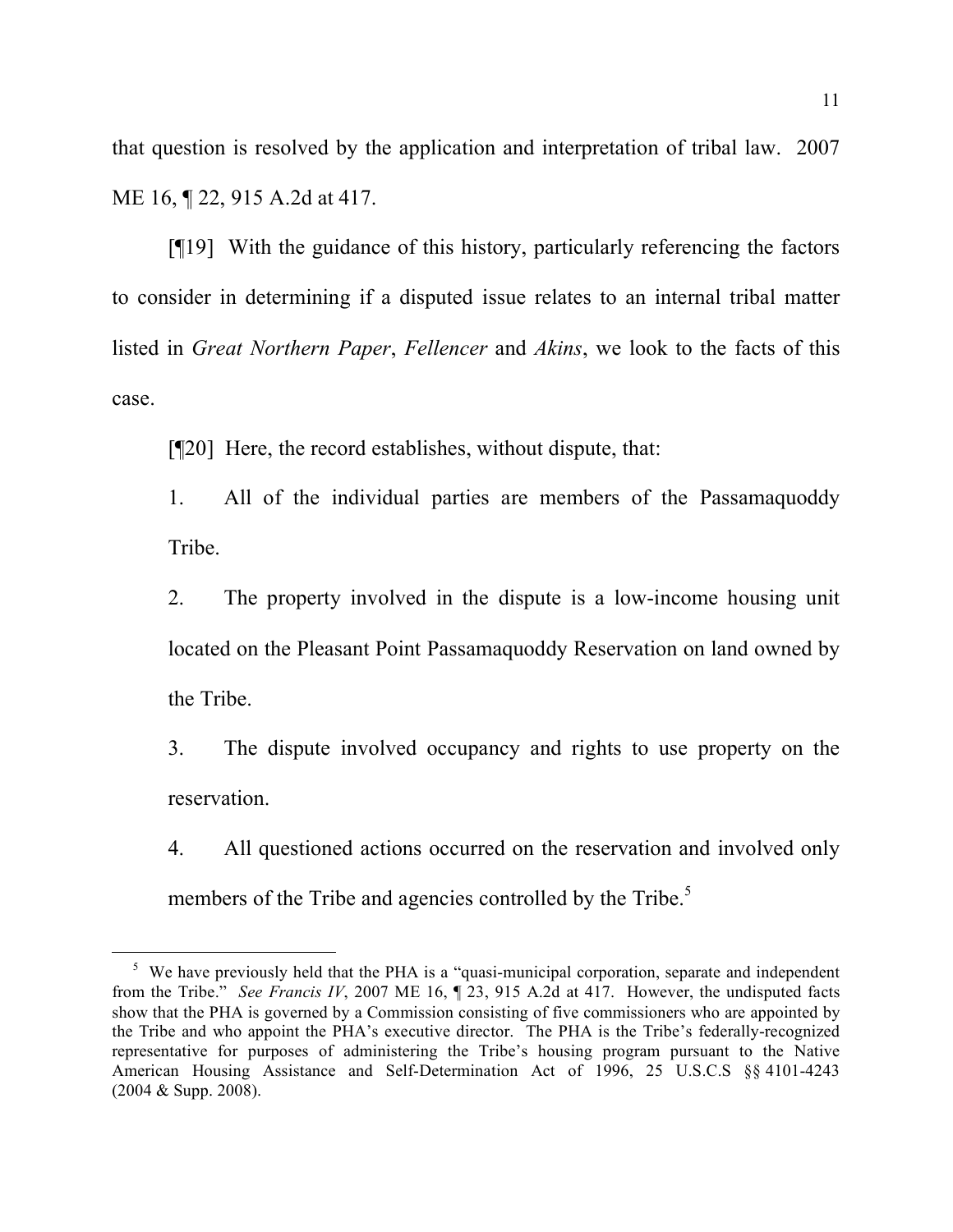5. A forum to redress any violation of rights and provide remedies exists in the Tribal Court.

6. This dispute can be resolved without participation by or communication with parties or agencies outside of the reservation community.

7. Resolution of this dispute requires the interpretation and application of tribal law, regulations, rules, and policies.

[¶21] Judged against the criteria discussed in *Great Northern Paper*, *Fellencer,* and *Akins,* and as the Superior Court determined, these factors demonstrate that the dispute here is an internal tribal matter over which the Tribe and the Tribal Court have exclusive jurisdiction, not "subject to regulation by the State" pursuant to 30 M.R.S.  $\S$  6206(1).<sup>6</sup>

[¶22] Francis argues that she must have access to State court remedies because the PHA was the only defendant in her Tribal Court litigation and because a jury trial, attorney fees, punitive damages, and the capacity to seek relief pursuant to the Maine Civil Rights Act (MCRA) were not available to her in Tribal Court. If such were the case, any claim involving an internal tribal matter could be

 $6\sigma$  In reaching this conclusion, we do not suggest that all seven factors we list must always be present for a matter to be an internal tribal matter. Such must be determined on a case-by-case basis. The seven factors listed here demonstrate the strength of the view that this matter is an internal tribal matter.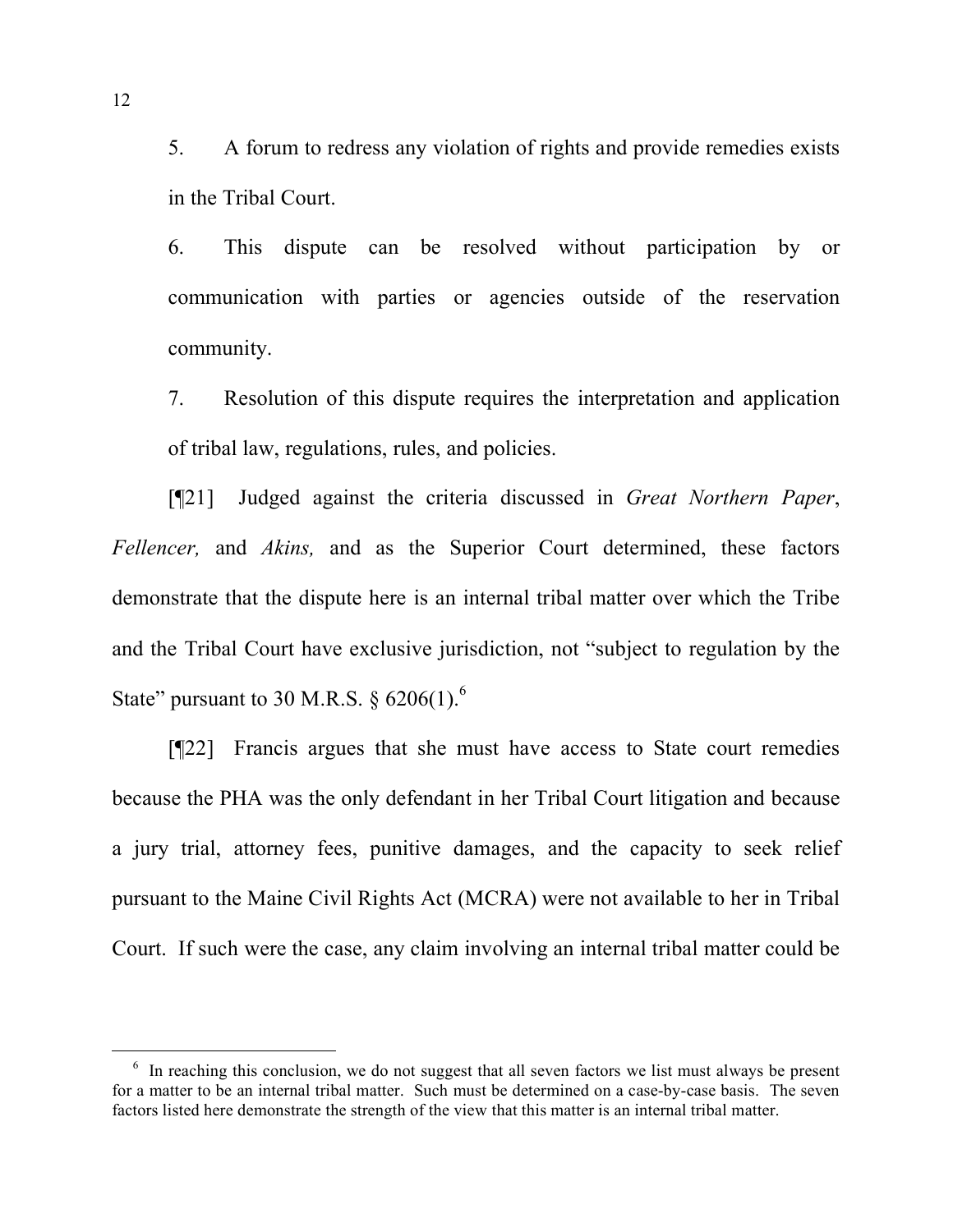shifted to State court by the simple device of pleading an entitlement to a remedy not available in Tribal Court.

[¶23] The important policies of the law to support tribal self-government over internal tribal matters limits claims involving such matters where, as here, some remedy and a forum to assert entitlement to the remedy is available within the Tribe. *See Fellencer*, 130 F.3d at 707, 713 (holding that the Nation's decision to terminate Fellencer's employment was an "internal tribal matter" within the meaning of section 6206(1) over which state courts lacked jurisdiction, notwithstanding the fact that its decision foreclosed Fellencer's ability to pursue a claim under the Maine Human Rights Act over which, like MCRA claims, Maine Superior Courts have exclusive jurisdiction); *see also Akins*, 130 F.3d at 485, 486 n.5. Finally, contrary to Francis's contention, the Tribe's Constitution is in accord with the result of this case.

The entry is:

Judgment affirmed.

#### **Attorney for Pamela Francis:**

Curtis Webber, Esq. (orally) Linnell, Choate & Webber, LLP 83 Pleasant Street PO Box 190 Auburn, Maine 04212-0190